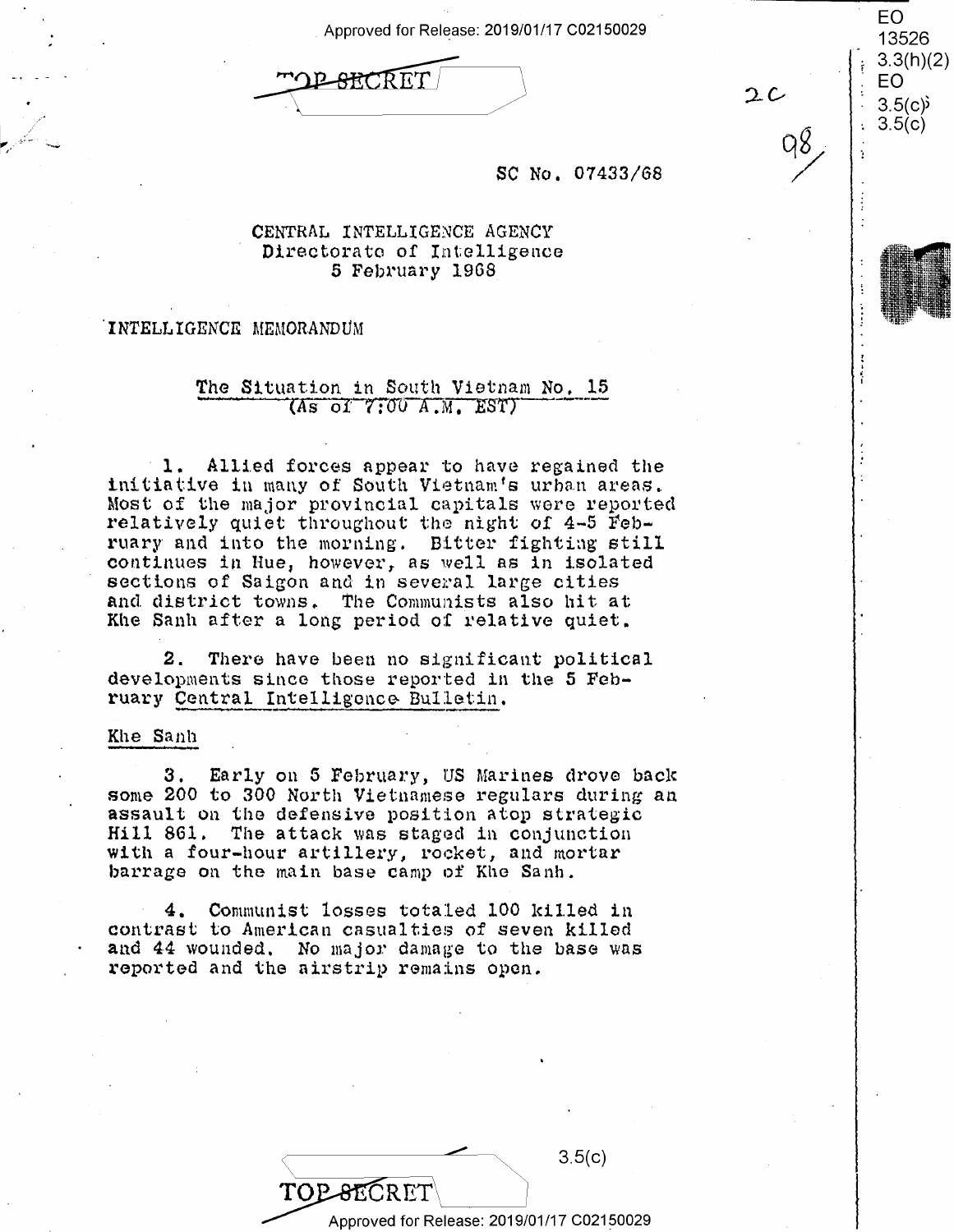$T$ O $p$ Pproved for Release: 2019/01/17 C02150029 Approved for Release: 2019/01/17 C02150<br>LABEREI ---1~~~~~~~/  $T$ O $I$ <sup>Dproved for Release: 2019/01/17 C02150029 U.U.U</sup>

## I Corps

.,

5. Bitter, door-to-door fighting was reported continuing in Hue as US and South Vietnamese soldiers continuing.in Hue as US and South Vietnamese soldiers exert increasing pressure on pockets of enemy re-exert increasing pressure on pockets of enemy re sistence in several sectors of the city. Progress is slow, with determined Communist elements clinging to isolated strongpoints in the citadel and on the south bank of the Perfume River. bank of the Perfume River.

6. Heavy fighting erupted in the market place **of** Trieu Phong, a district capital just to the north of Trieu Phong, <sup>a</sup> district capital just to the north of Quang Tri city, at mid-morning today. Additionally four, possibly eight, Communist battalions are reported moving toward Quang Tri city from the southwest, and it is possible that a new nttack is upcoming west, and it is possible that <sup>a</sup> new attack is upcoming in this area, although there is no other confirmation of the report.  $\blacksquare$ 

7. Other reports state the Communists are planning to strike the provincial capitals of Tam Ky and Quang Ngni city and several district towns some-and Quang Ngai city and several district towns sometime before 10 January. Although such reports of time hoforo 10 January. Although such reports of imminent enemy action may be part of a Communist scare campaign, the enemy·still retains the potontinl to campaign, the enemy still retains the potential to mount at least. "limited attacks, supported by mortar mount at least limited attacks, supported by mortar and rocket forays throughout I Corps.

8. There are no developments on the massing of North Vietnamese forces, including tho entire 2nd of North Vietnamese forces, including the entire 2nd Division, in the Da Nang area reported in our Sitreps or 3 and 4 February. of 3 and <sup>4</sup> February.

## II Corps

9. During the night of 4-5 February and up to. mid-morning today, there was relatively little enemy offensive activity throughout the central part of offensive actiVity throughout the central part of South Vietnam, Allied forces continue to flush out South Vietnam. Allied forces continue to flush out areas where small elements are holed up in several cities such as Tuy Hoa, Ban Me Thuot, and Dnlat. cities such as Tuy Hoa, Ban Me Thuot, and Dalat. In Kontum and Pleiku, the situation was reported In hollom with a bank, the Sachbach has represent directed at a few cities last night but damage and casualties ware reported light. casualties were reported light. '

- 2 -

 $3.5(c)$ . \_\_\_ .. ,\_ .. ..~ ..... ·-· -· ·--.-... TOP SEGRET

 $-2$   $-$ 

Approved for Release: 2019/01/17 C02150029 Approved for Release: 2019/01/17 C02150029

I-o —. lc—ufiao- It . -- u.o-I-- o-I-uu cup—.sooc-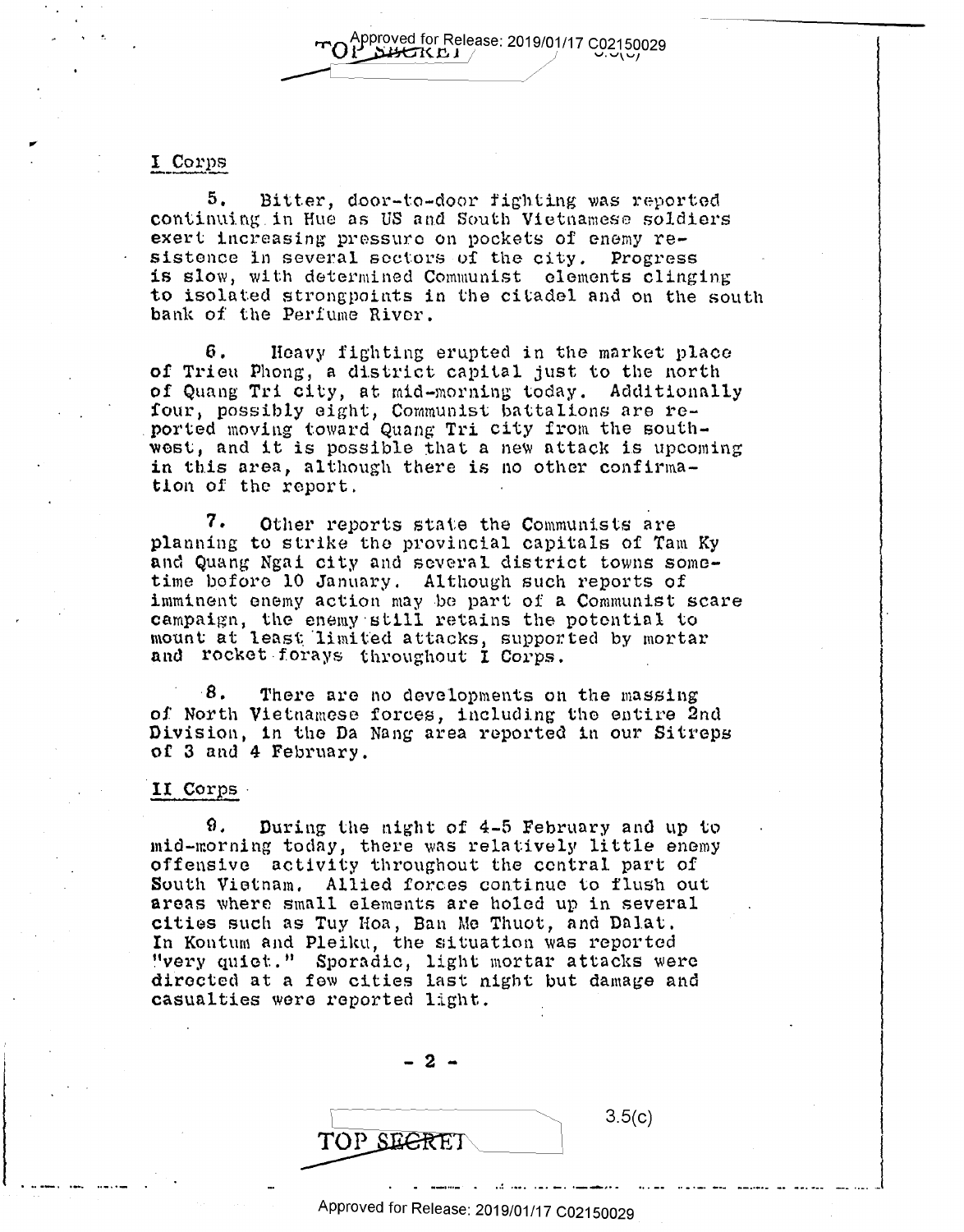Approved for Release: 2019/01/17 C02150029 Approved for Release: 2019/01/17 <sup>002150029</sup> 3.5(0) "'

TOP\_SECRET 3.5(c)

10. Communist military forces in the western highlands, under the direction of the B-3 Front, highlands, under the direction of the B~3 Front, continue to poso a substantial threat to key cities continue to pose <sup>a</sup> substantial threat to key cities and major allied outposts there. Three regiments  $3.3(h)(2)$ of the North Vietnamese 1st Division have been we will be a set of the North Vietnamese 1st Division have been

Of the NOTTH VIETNAMESS IST DIVISION Have been central Kontum Province. This maneuver was further confirmed by two prisoners purportedly from the North Vietnamese 32nd Regiment which, according to the captives, is about to launch a three-pronged the captives, is about to launch <sup>a</sup> three-pronged attack on Dok To, together with the 66th nnd 174th attack on Dak To, together with the 66th and 174th regiments. A rocket and mortar attack there on 3 February was reported earlier. Other Communist main February was reported earlier. Other Communist main force units remain active in the vicinity of Kontum and Plaiku cities, and another major round of fight-and Pleiku cities, and another major round of fight ing could develop there. ing could develop there.

## III Corps

**11.** No new attacks were reported in the III 11. No new attacks were reported in the III Corps area last night or early this morning.

# Corps a<br><u>Saigon</u> Saigon

12. South Vietnamese National Police nnd ARVN 12. South Vietnamese National Police and ARVN soldiers continue to report sharp clashes with groups of Viet Cong within the city of Saigon. The heaviest of Viet Cong within the city of Saigon. The heaviest fighting last night was in Cholon, tho Chinese fighting last night was in Cholon, the Chinese quarter in the southwest corner of tho capital, but quarter in the southwest corner of the capital, but firing incidents have boon reported in nearly every firing incidents have boon reported in nearly every section. section.

13. US intelligence sources in Saigon feel that **a** relatively small number of Viet Cong are responsible <sup>a</sup> relatively small number of Viet Cong are responsible for the most recent terrorist Activities. At noon on for the most recent terrorist activities. At noon on **5 February (local Vietnam time) US officials esti**mated that less than 100 Viet Cong "action agents" mated that less than 100 Viet Cong "notion agents" mated that ress than 100 viet Cong action agents<br>remained in the city with probably three-four battalions -on the boundaries of the western precincts . talions on the boundaries of the western precincts.

. **14.** Strong enemy main forces, in addition, still .14. Strong enemy main forces, in addition, still appear to be deployed within striking range of the capital. There is further evidence that the Viet capital. There is further evidence that the Viet Cong 9th Division has moved towards Saigon from ong can brith has moved teaming bargen from earlier based on captured documents and defector

> - **3** - -3—

TOP SECRETI

Approved for Release: 2019/01/17 C02150029 •····-·-----... ~--- - - - Approved for Release: 2019/01/17 <sup>002150029</sup> .....\_.\_..\_....\_\_.\_..-..

 $11.1\%$ 

 $3.5(c)$ 

**?P\$ECRET** 3.5(c)